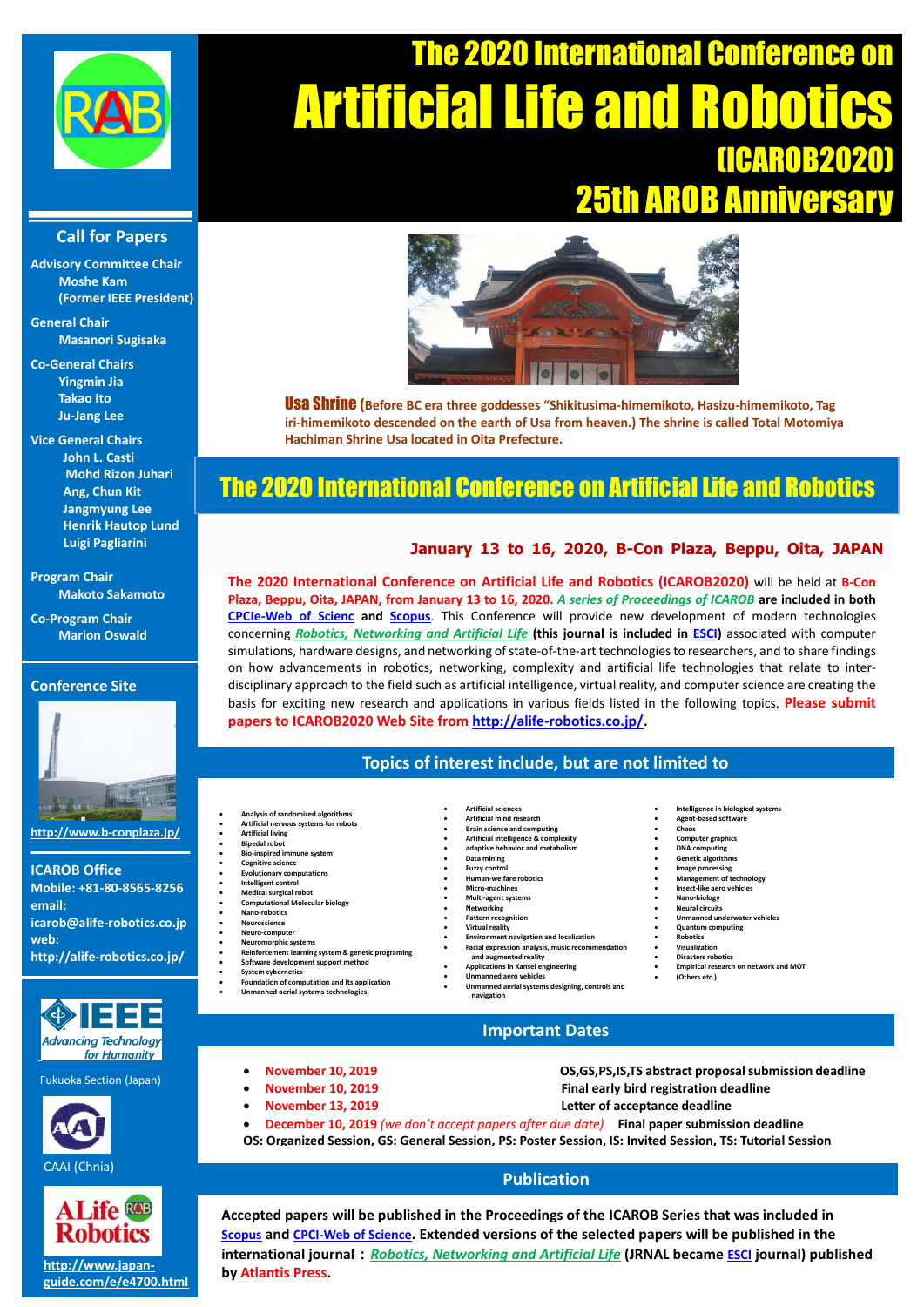### **Registration Fee**

**Registration fee ¥55,000 (¥50,000 for early birds) and ¥30,000 for Students (¥25,000 for early birds) :**

#### **Organized by**

International Steering Committee of International Conference on Artificial Life and Robotics (ICAROB)

**Technical co-sponsored by** IEEE Robotics and Automation Society (USA) (Pending)

IEEE Fukuoka Section (Japan)

#### **Co-Organized by**

Chinese Association for Artificial Intelligence (CAAI, P. R. China)

**Sponsored by** ALife Robotics Corporation Ltd.

#### **Advisory Committee Chair**

Moshe Kam (New Jersey Institute of Technology, Former IEEE President, USA)

#### **General Chair** Masanori Sugisaka (ALife Robotics Co., Ltd., Japan)

**Co- General Chairs** 

Yingmin Jia (Beihang University, P.R.China) Takao Ito (Hiroshima University, Japan) Ju-Jang Lee (KAIST, Korea)

#### **Vice General Chairs**

John L. Casti (International Institute for Applied Systems Analysis, [XEvent Dynamics-C](https://xed.world/draft-people-page/)o-founder, Austria) Mohd Rizon Juhari [\(UCSI University,](https://www.ucsiuniversity.edu.my/professor-dato-ir-dr-mohd-rizon-bin-mohamed-juhari) Malaysia) Ang, Chun Kit [\(UCSI University,](https://www.ucsiuniversity.edu.my/assistant-professor-dr-ang-chun-kit) Malaysia)

Jangmyung Lee (Pusan National University, Korea) Henrik Hautop Lund (Technical University of Denmark, Denmark) Luigi Pagliarini (Academy of Fine Arts of Macerata, Italy)

#### **Advisory Committee**

Adam Grzech (Wroclaw University of Technology, Poland) Bruce Eisenstein (Drexel University, Former IEEE President, USA) Hidenori Kimura (RIKEN, Japan) Jeffrey Johnson (The Open University, UK) Jerzy Świątek (Wroclaw University of Technology, Poland) Joshua M. Epstein (The Johns Hopkins University, USA) Kai-Tai Song (National Chiao Tung University, Taiwan) Ken-ichi Tanaka (Executive Fellow, Mitsubishi Electric Corporation, Japan)

#### Masato Nakagawa (Executive Fellow, DENSO CORPORATION, Visiting Professor of Hiroshima University, Japan) Masayoshi Tomizuka (University of California Berkeley, USA) Moshe Kam (New Jersey Institute of Technology, Former IEEE President, USA) Paul Kalata (Drexel University, USA) Paul Oh (Drexel University, USA) Peter Herczfeld (Drexel University, USA) Steen Rasmussen (University of Southern Denmark, Denmark) Zengqi Sun (Tsighua Univesity, P. R. China)

#### **Program Chair**

Makoto Sakamoto (The University of Miyazaki, Japan)

#### **Co-Program Chair**

Marion Oswald (The Vienna University of Technology, Austria)

#### **International Organizing Committee**

Akira Fukuda (Kyushu University, Japan) Akira Nakamura (AIST, Japan) Akinori Abe (Chiba University, Japan) Andrew Gadsden (University of Guelph, Canada) Caoli Wang (University of Shanghai for Science and Technology, P. R. China) Chan Gook Park (Seoul National University, Korea) Eiji Hayashi (Kyushu Institute of Technology, Japan) Evgeni Magid (Kazan Federal University, Russia) Fengzhi Dai ((Tianjin University of Science and Technology, P.R. China) Fuzhong Wang (Henan Polytechnic University, P. R. China) Hazry Desa (University of Malaysia, Perlis, Malaysia) Hidehiko Yamamoto (Gifu University, Japan) Hideyuki Suzuki (The University of Tokyo, Japan) Hiroki Tamura (The University of Miyazaki, Japan) Hiroshi Kage (Mitsubishi Electric Corporation, Japan) Hiroshi Matsuno (Yamaguchi University, Japan) Jiwu Wang (Beijing Jiaotong University, P. R. China) Jovana Jovic (CNRS-AIST JRL, Japan, France) Junping Du (Beijing University of Posts and Telecommunications, P. R. China) Katsunori Shimohara (Doshisha University, Japan) Kazuo Ishii (Kyushu Institute of Technology, Japan) Kenichi Tanaka (Meii University, Japan) Kenji Hashimoto (Waseda University, Japan) Kevin Voges (Canterbury University, New Zealand) Kunikazu Kobayashi (Aichi Prefectural University, Japan) Kuo-Hsien Hsia (Far East University, Taiwan) Kuo-Lan Su (National Yunlin University of Science and Technology, Taiwan) Kyungho Park (U.S. ARMY, Japan and USA)

Masao Kubo (National Defense Academy of Japan, Japan) Masanao Obayashi (Yamaguchi University, Japan) Maxim Sokolov (Innopolis University, Russia) Mehta Rajiv (New Jersey Institute of Technology, USA) Minoru Kumano (University of Miyazaki, Japan) Minsoo Kim (Pusan National University, Korea) Peter Sapaty (Ukrainian Academy of Science, Ukraine) Pierre Parrend (University of Strasbourg, France) Qiang Cai (Beijing Technology and Business University, P. R. China) Qu Yanbin (Harbin Institute of Technology, P. R. China) Shin Jisun (Pusan National University, Korea) Singo Mabu (Yamaguchi University, Japan) Takashi Kohno (The University of Tokyo, Japan) Takashi Ogata (Iwate Prefectural University) Teruhisa Hochin (Kyoto Prefectural University, Japan) Tetsuro Hattori (Kagawa University, Japan) Thi Thi Zin (University of Miyazaki, Japan) Thomas S. Ray (University of Oklahoma, USA) Toru Yamamoto (Hiroshima University, Japan) Toshihro Inukai (DENSO WAVE INCORPORATED, Japan) Victor Berdonosov (Komsomolsk-on-Amur State University of Technology, Russia) Yasunari Yoshitomi (Kyoto Prefectural University, Japan) Yi Chai (Chongqing University, P. R. China) Yoshifumi Morita (Nagoya Institute of Technology, Japan) Yoshiro Imai (Kagawa University, Japan) Yuji Shinano (Zuse Institute Berlin, Germany) Zengqiang Chen (Nankai University, P. R. China)